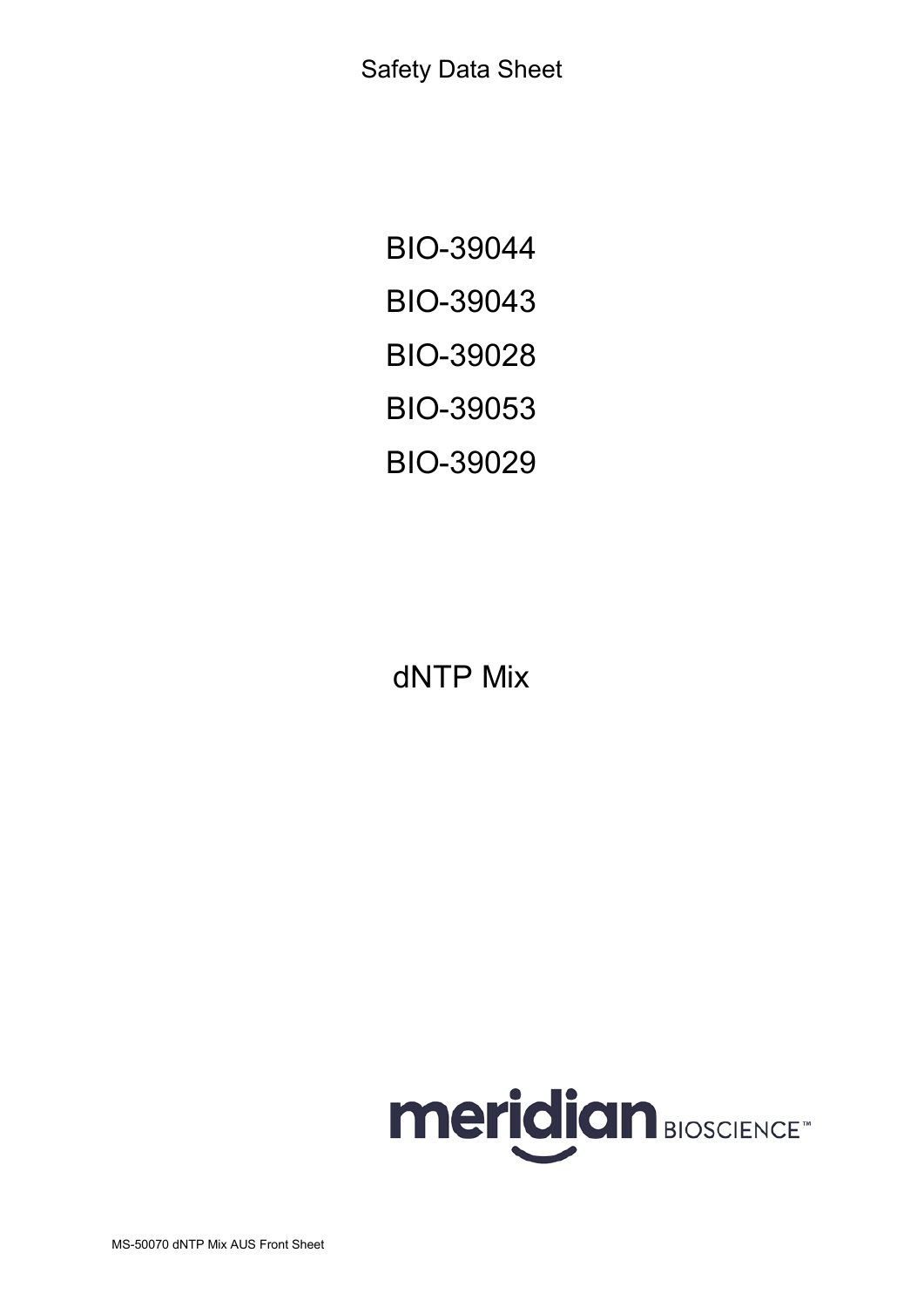# **meridian BIOSCIENCE-**

# **dNTP Mix**

# **Safety Data Sheet**

according to Regulation (EC) No. 1907/2006 (REACH) with its amendment Regulation (EU) 2015/830 Date of original issue: 12/07/2018 Current revision: 02/07/2020 Version 1.1 Supersedes: 12/07/2018 Version 1.0

|     | SECTION 1: Identification of the substance/mixture and of the company/undertaking |                                                                               |  |  |  |
|-----|-----------------------------------------------------------------------------------|-------------------------------------------------------------------------------|--|--|--|
| 1.1 | <b>Product identifier</b>                                                         |                                                                               |  |  |  |
|     | Product form:                                                                     | Mixture                                                                       |  |  |  |
|     | Product name:                                                                     | dNTP Mix                                                                      |  |  |  |
|     | CAS No.:                                                                          | N/A                                                                           |  |  |  |
|     | EC No.:                                                                           | N/A                                                                           |  |  |  |
|     | <b>REACH No.:</b>                                                                 | A registration number is not available for this substance as the              |  |  |  |
|     |                                                                                   | substance or its uses are exempted from registration, the annual              |  |  |  |
|     |                                                                                   | tonnage does not require a registration or the registration is                |  |  |  |
|     |                                                                                   | envisaged for a later registration deadline.                                  |  |  |  |
| 1.2 |                                                                                   | Relevant identified uses of the substance or mixture and uses advised against |  |  |  |
|     | <b>Relevant identified uses:</b>                                                  | Product for analytical use                                                    |  |  |  |
|     | Uses advised against:                                                             | Not described                                                                 |  |  |  |
| 1.3 | Details of the supplier of the safety data sheet                                  |                                                                               |  |  |  |
|     | Bioline (Aust) Pty Ltd, part of Meridian Bioscience                               |                                                                               |  |  |  |
|     | Suite 111, National Innovation Centre Building                                    | Phone: +61 (0)2 9209 4180                                                     |  |  |  |
|     | Australian Technology Park                                                        | Fax: +61 (0)2 9209 4763                                                       |  |  |  |
|     | Eveleigh NSW 2015                                                                 | E-mail: mbi.tech@meridianlifescience.com                                      |  |  |  |
|     | Australia                                                                         |                                                                               |  |  |  |
| 1.4 | Emergency telephone number                                                        |                                                                               |  |  |  |
|     | Emergency number:                                                                 | +61 2 8014 4558 - English speaking (24 hours, 7 days)                         |  |  |  |
|     |                                                                                   | 18000 74234 - Toll free access from Australia, English speaking               |  |  |  |
|     |                                                                                   | (24 hours, 7 days)                                                            |  |  |  |
|     | Contact:                                                                          | CareChem 24                                                                   |  |  |  |
|     | <b>SECTION 2: Hazards identification</b>                                          |                                                                               |  |  |  |
| 2.1 | <b>Classification of the substance or mixture</b>                                 |                                                                               |  |  |  |
|     | <b>dNTP Mix</b>                                                                   |                                                                               |  |  |  |
|     | Classification according to Regulation (EC) No 1272/2008                          |                                                                               |  |  |  |
|     | Not a hazardous substance or mixture                                              |                                                                               |  |  |  |
| 2.2 | <b>Label elements</b>                                                             |                                                                               |  |  |  |
|     | <b>dNTP Mix</b>                                                                   |                                                                               |  |  |  |
|     | Labelling according Regulation (EC) No 1272/2008                                  |                                                                               |  |  |  |
|     | Not a hazardous substance or mixture                                              |                                                                               |  |  |  |
|     | Hazard Statements (CLP)                                                           | Precautionary Statements (CLP)                                                |  |  |  |
|     | None                                                                              | None                                                                          |  |  |  |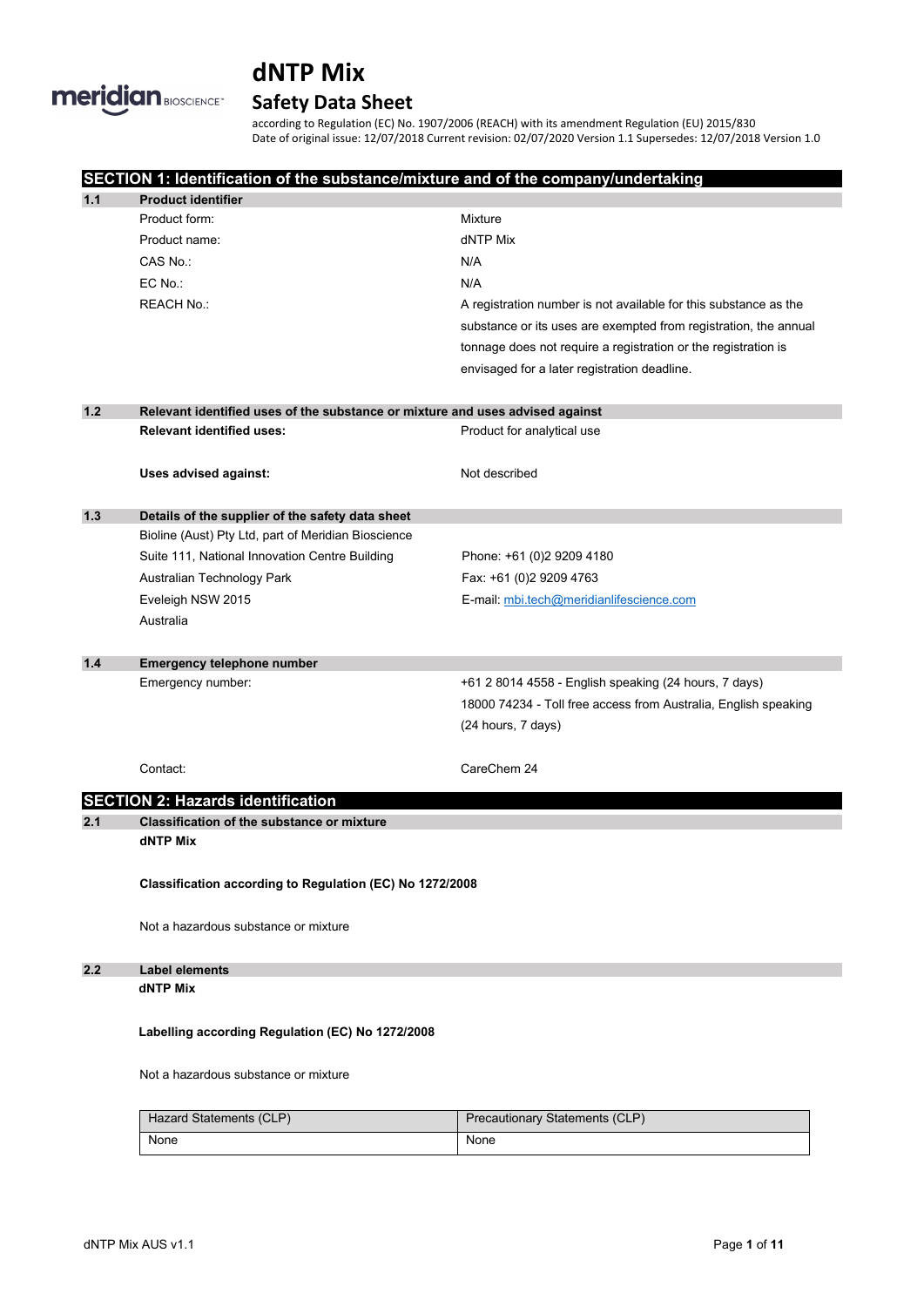

### **Safety Data Sheet**

according to Regulation (EC) No. 1907/2006 (REACH) with its amendment Regulation (EU) 2015/830 Date of original issue: 12/07/2018 Current revision: 02/07/2020 Version 1.1 Supersedes: 12/07/2018 Version 1.0

### **2.3 Other hazards**

#### **Possible hazards from physicochemical properties:**

Some hazards associated with individual components of this mixture are not relevant because the substances are present in concentrations below the GHS cut-off levels, change of physical state or because the mixture/ solution is buffered to pH 4-9 (see GHS Directive 1272/2008/EC Annex I, chapter 3.2.3.1.2.).

This substance/mixture contains no components considered to be either persistent, bioaccumulative and toxic (PBT), or very persistent and very bioaccumulative (vPvB) at levels of 0.1% or higher.

### **SECTION 3: Composition/information on ingredients**

### **3.1/3.2 Substance or Mixture**

#### **dNTP Mix**

| Name, synonyms and | <b>Product Identifier</b> | Composition | Classification according to |
|--------------------|---------------------------|-------------|-----------------------------|
| formulae           |                           |             | Regulation (EC) No.         |
|                    |                           |             | 1272/2008 (CLP)             |
| N/A                | N/A                       | N/A         | N/A                         |

This mixture does not contain any substances to be mentioned according to the criteria of section 3.2 of REACH annex II

#### **3.3 Remarks**

List of H, EUR and P phrases: see section 16

### **SECTION 4: First aid measures**

#### **4.1 Description of first aid measures**

| First-aid measures general            | If necessary consult a physician. Show this safety data sheet to the medical   |
|---------------------------------------|--------------------------------------------------------------------------------|
|                                       | professional in attendance.                                                    |
| First-aid measures after inhalation   | Remove to fresh air, keep the patient warm and provide resuscitation if        |
|                                       | necessary. If symptoms develop, obtain medical attention.                      |
| First-aid measures after skin contact | Remove contaminated clothing. Rinse the affected skin or mucous                |
|                                       | membrane thoroughly under running water. (If possible) use soap.               |
| First-aid measures after eye contact  | After contact with the eyes rinse thoroughly with plenty of water for at least |
|                                       | 15 minutes with the eyelid wide open.                                          |
| First-aid measures after ingestion    | Do NOT induce vomiting. Never give anything by mouth to an unconscious         |
|                                       | person. Rinse mouth and drink plenty of water.                                 |

### **4.2 Most important symptoms and effects, both acute and delayed**

The most important known symptoms and effects are described in the labelling section 2.2 and/or in section 11 Not expected to present a significant hazard under anticipated conditions of normal use. May cause slight irritation to eyes.

#### **4.3 Indication of any immediate medical attention and special treatment needed** No additional recommendations.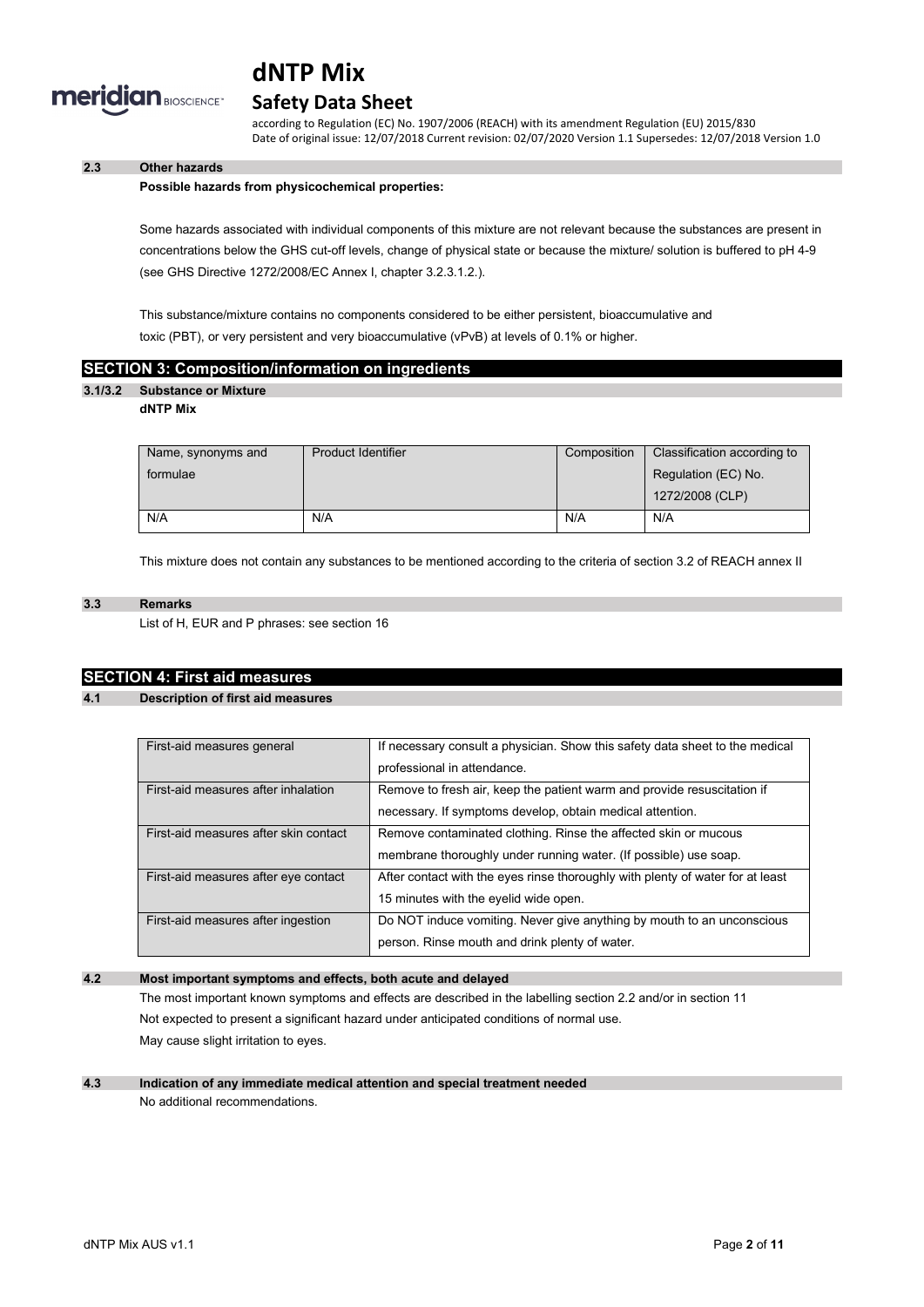

### **Safety Data Sheet**

according to Regulation (EC) No. 1907/2006 (REACH) with its amendment Regulation (EU) 2015/830 Date of original issue: 12/07/2018 Current revision: 02/07/2020 Version 1.1 Supersedes: 12/07/2018 Version 1.0

### **SECTION 5: Firefighting measures**

#### **5.1 Extinguishing media**

Fire extinguishers appropriate to the fire classification, and, if applicable, a fire blanket must be available in a prominent location in the work area.

| Suitable extinguishing media   | All extinguishers like FOAM, WATER SPRAY, DRY POWDER, CARBON |  |
|--------------------------------|--------------------------------------------------------------|--|
|                                | DIOXIDE can be used.                                         |  |
| Unsuitable extinguishing media | None known.                                                  |  |

#### **5.2 Special hazards arising from the substance or mixture**

| Fire Hazard                         | Not flammable.                                                     |
|-------------------------------------|--------------------------------------------------------------------|
| Hazardous decomposition products in | Carbon oxides, Nitrogen oxides, Phosphorus oxides, Lithium oxides. |
| case of fire                        |                                                                    |

### **5.3 Advice for firefighters**

| Firefighting instructions      | Product package burns like paper or plastic.                                   |
|--------------------------------|--------------------------------------------------------------------------------|
|                                | Spray any vapours released with water.                                         |
|                                | Retain fire water where possible.                                              |
| Protection during firefighting | Protective breathing apparatus, independent of the ambient air (isolated       |
|                                | equipment), and sealed protective clothing is necessary in the event of large- |
|                                | scale formation of toxic substances.                                           |
|                                |                                                                                |

#### **5.4 Additional Information**

None.

### **SECTION 6: Accidental release measures**

#### **6.1 Personal precautions, protective equipment and emergency procedures**

| For non-emergency personnel | Evacuate unnecessary personnel.                                            |  |
|-----------------------------|----------------------------------------------------------------------------|--|
|                             | Avoid breathing vapours, mist or gas.                                      |  |
|                             | Avoid contact with skin, eyes and clothing.                                |  |
|                             | Regular staff training is necessary, indicating hazards and precautions on |  |
|                             | the basis of operating instructions.                                       |  |
|                             | Restrictions on activity must be observed.                                 |  |
| For emergency responders    | Wear suitable protective equipment as defined in section 8.2               |  |
|                             | Prevent further leakage or spillage if safe to do so.                      |  |
|                             | Avoid release of materials into the environment.                           |  |

### **6.2 Environmental precautions**

Notify authorities if large amounts of the product enters sewers or public waters.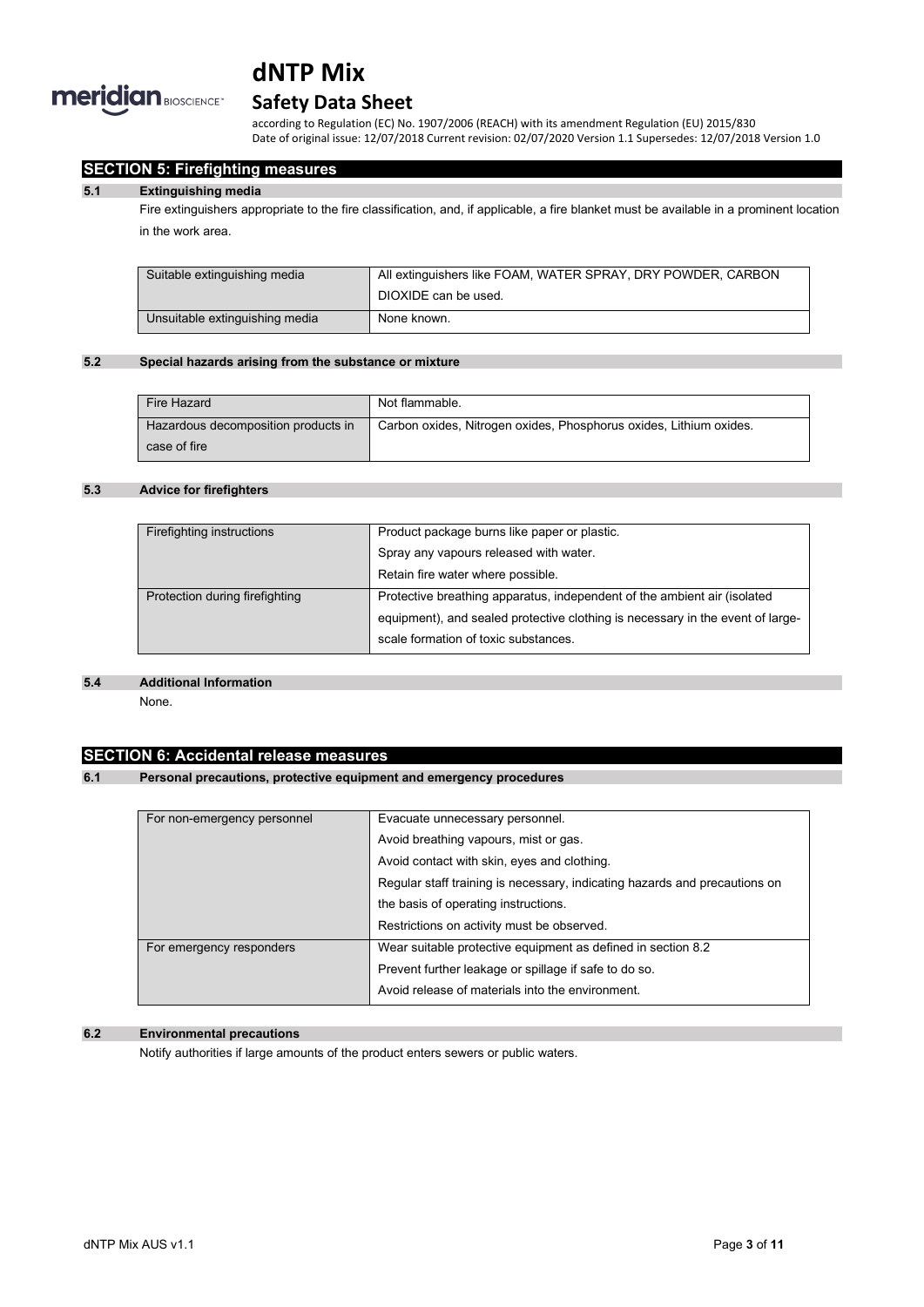

### **Safety Data Sheet**

according to Regulation (EC) No. 1907/2006 (REACH) with its amendment Regulation (EU) 2015/830 Date of original issue: 12/07/2018 Current revision: 02/07/2020 Version 1.1 Supersedes: 12/07/2018 Version 1.0

### **6.3 Methods and material for containment and cleaning up**

| Small Scale release | Make use of general chemical spill kit or other absorbent material.          |
|---------------------|------------------------------------------------------------------------------|
|                     | Clean any contaminated equipment and floors with plenty of water.            |
|                     | Collect small amounts of leaked liquid and flush with copious amounts of     |
|                     | water into drains.                                                           |
| Large Scale release | Bind any escaping liquid with inert absorbent material (sand, vermiculite or |
|                     | similar).                                                                    |
|                     | Block/ prevent liquid entering any open drain.                               |
|                     | Collect contaminated materials and dispose in accordance to local            |
|                     | regulations for the disposal of hazardous chemicals.                         |
|                     |                                                                              |

### **6.4 Reference to other sections**

SECTION 5.4: Additional fire precautions.

SECTION 8: Exposure controls/personal protection.

SECTION 13: Disposal considerations.

### **SECTION 7: Handling and storage**

### **7.1 Precautions for safe handling**

| Precautions for safe handling | Handling in accordance with the instructions supplied with the product. |  |
|-------------------------------|-------------------------------------------------------------------------|--|
|                               | Provide adequate ventilation.                                           |  |
|                               | Avoid breathing vapours, mist or gas.                                   |  |
|                               | Avoid contact with skin, eyes and clothing.                             |  |
| Hygiene measures              | Handle in accordance with good industrial hygiene and safety practice.  |  |
|                               | Take off contaminated clothing and wash before reuse.                   |  |
|                               | Wash hands and other exposed areas with mild soap and water before      |  |
|                               | eating, drinking or smoking and when leaving work.                      |  |

### **7.2 Conditions for safe storage, including any incompatibilities**

| Storage conditions     | Keep only in the original container.                                    |  |
|------------------------|-------------------------------------------------------------------------|--|
|                        | Store in a cool well ventilated place out of direct sunlight.           |  |
|                        | Keep container closed when not in use.                                  |  |
| Incompatible materials | Store separately from: Strong oxidizing agents, Acids, Aluminium, Zinc. |  |

### **7.3 Specific end use(s)**

Apart from the uses mentioned in section 1.2 no other specific uses are stipulated.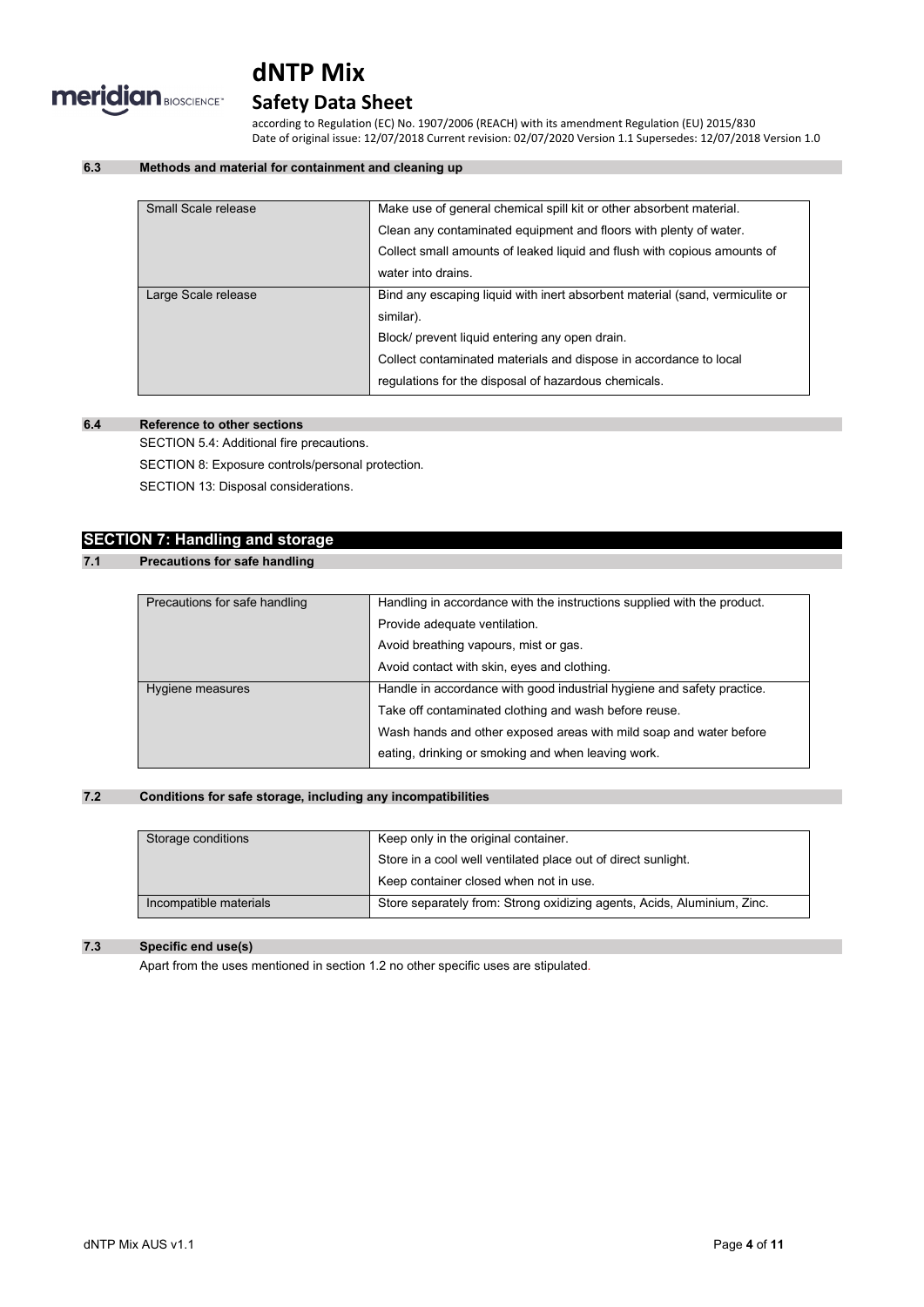

## **Safety Data Sheet**

according to Regulation (EC) No. 1907/2006 (REACH) with its amendment Regulation (EU) 2015/830 Date of original issue: 12/07/2018 Current revision: 02/07/2020 Version 1.1 Supersedes: 12/07/2018 Version 1.0

### **SECTION 8: Exposure controls/personal protection**

#### **8.1 Control parameters**

| dNTP Mix                      |                               |                                          |
|-------------------------------|-------------------------------|------------------------------------------|
| Australia. Workplace          | WEL TWA $(mg/m3)$             | N/A                                      |
| <b>Exposure Standards for</b> |                               |                                          |
| Airborne Contaminants.        |                               |                                          |
| Australia. Workplace          | WEL TWA (ppm)                 | N/A                                      |
| <b>Exposure Standards for</b> |                               |                                          |
| Airborne Contaminants.        |                               |                                          |
| Australia. Workplace          | WEL STEL (mg/m <sup>3</sup> ) | N/A                                      |
| <b>Exposure Standards for</b> |                               |                                          |
| Airborne Contaminants.        |                               |                                          |
| Australia. Workplace          | WEL STEL (ppm)                | N/A                                      |
| <b>Exposure Standards for</b> |                               |                                          |
| Airborne Contaminants.        |                               |                                          |
| Australia. Workplace          | Remark (WEL)                  | Contains no substances with occupational |
| <b>Exposure Standards for</b> |                               | exposure limit values.                   |
| Airborne Contaminants.        |                               |                                          |

### **8.2 Exposure controls**

| Appropriate engineering controls: | Good ventilation or extraction system in the room, floor resistant to      |
|-----------------------------------|----------------------------------------------------------------------------|
|                                   | chemicals and washing facilities available.                                |
| General controls                  | Avoid all unnecessary exposure.                                            |
|                                   | Handle in accordance with good industrial hygiene and safety practice.     |
| Respiratory protection            | Respiratory protection not required.                                       |
|                                   | For nuisance exposures or if risk assessment requires, use type OV/AG (US) |
|                                   | or type ABEK (EU EN 14387) respirator cartridges. Use respirators and      |
|                                   | components tested and approved under appropriate government standards      |
|                                   | such as NIOSH (US) or CEN (EU).                                            |
| Eye protection                    | Use equipment for eye protection tested and approved under appropriate     |
|                                   | government standards such as NIOSH (US) or EN166 (EU) with integrated      |
|                                   | side shields or wrap-around protection.                                    |
| Hand protection                   | Handle with gloves.                                                        |
|                                   | Gloves must be inspected prior to use. Use proper glove removal technique  |
|                                   | (without touching glove's outer surface) to avoid skin contact with this   |
|                                   | product.                                                                   |
|                                   | Wear protective gloves that satisfy the specifications of EU Directive     |
|                                   | 89/686/EEC and the standard EN374 derived from it.                         |
|                                   | Exact breakthrough times to be found through the manufacturer of the       |
|                                   | protective gloves and must be observed.                                    |
|                                   | Gloves should be removed and replaced if there are any signs of            |
|                                   | degradation or breakthrough.                                               |
|                                   |                                                                            |
|                                   | Splash contact - Material suggested Nitrile Rubber.                        |
|                                   |                                                                            |
|                                   | Full contact - Material suggested Nitrile Rubber.                          |
|                                   |                                                                            |
|                                   | If used in solution, or mixed with other substances, and under conditions  |
|                                   | which differ from EN374, contact the supplier of the CE approved gloves.   |
| Skin and body protection          | Long sleeved protective clothing.                                          |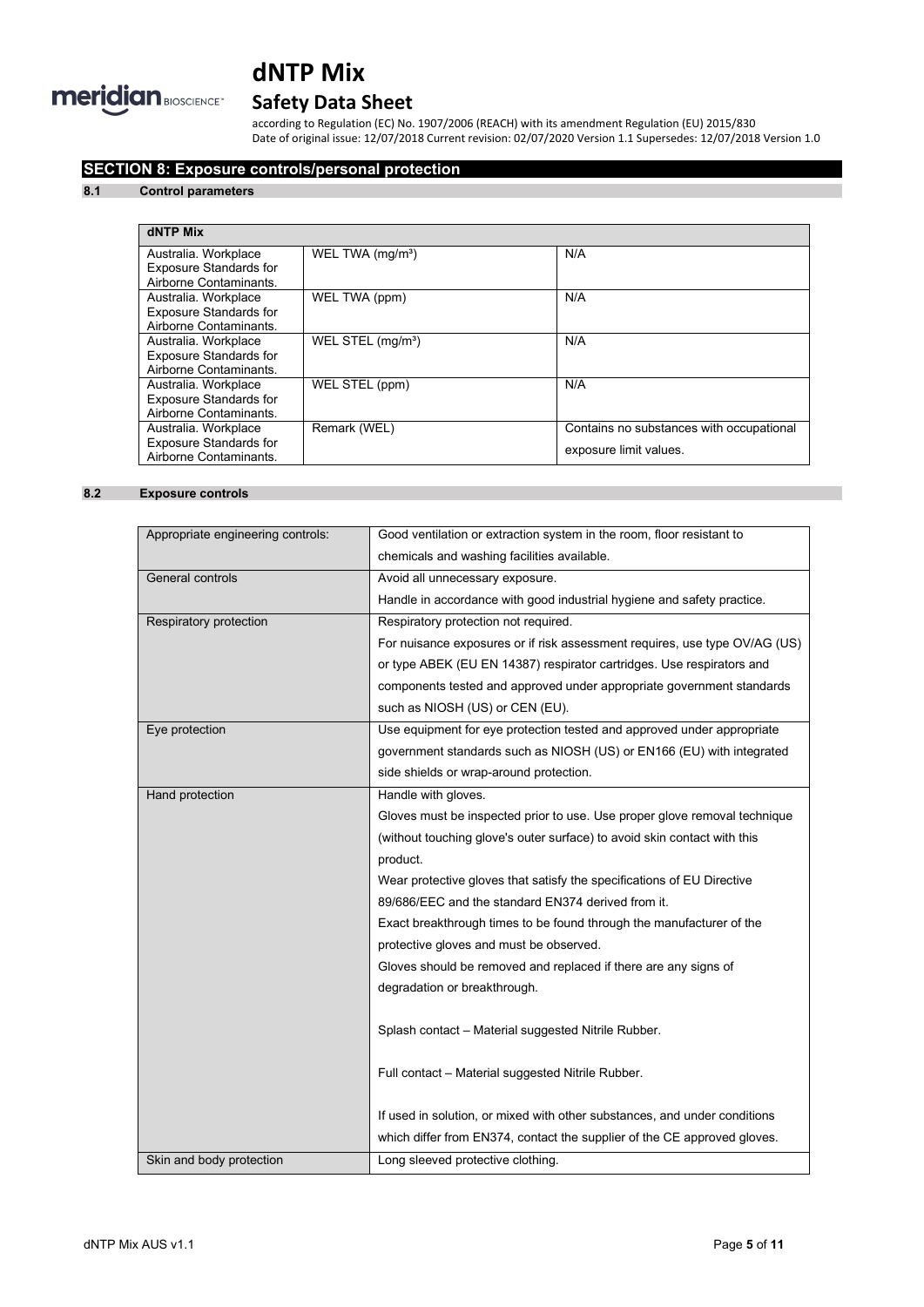

### **Safety Data Sheet**

according to Regulation (EC) No. 1907/2006 (REACH) with its amendment Regulation (EU) 2015/830 Date of original issue: 12/07/2018 Current revision: 02/07/2020 Version 1.1 Supersedes: 12/07/2018 Version 1.0

| Thermal protection | Not required for normal conditions of use.                                    |
|--------------------|-------------------------------------------------------------------------------|
| Other information  | Eating, drinking, smoking, taking snuff and storage of food in work areas and |
|                    | at outdoor workplaces is prohibited. Avoid contact with the skin, eyes and    |
|                    | clothing. Rinse any clothing on which the substance has been spilled, and     |
|                    | soak it in water. Wash hands thoroughly with soap and water when stopping     |
|                    | work and before eating.                                                       |

These recommendations are advisory only and must be evaluated by an industrial hygienist and safety officer familiar with the specific situation of anticipated use by our customers. It should not be construed as offering an approval for any specific use scenario.

### **SECTION 9: Physical and chemical properties**

### **9.1 Information on basic physical and chemical properties**

| dNTP Mix                                    |                           |
|---------------------------------------------|---------------------------|
| Physical state:                             | Liquid                    |
| Colour:                                     | Colourless                |
| Molecular Mass:                             | No data available         |
| Odour <sup>-</sup>                          | Odourless                 |
| Odour threshold:                            | No data available         |
| pH:                                         | 7.5                       |
| Relative evaporation rate (butylacetate=1): | No data available         |
| Melting point:                              | No data available         |
| Freezing point:                             | No data available         |
| Boiling point:                              | No data available         |
| Flash point:                                | No data available         |
| Auto-ignition temperature:                  | No data available         |
| Decomposition temperature:                  | No data available         |
| Flammability (solid, gas):                  | Not applicable            |
| Vapour pressure:                            | No data available         |
| Relative vapour density at 20 °C:           | No data available         |
| Relative density:                           | ~1.0 $g/cm^3$ (Water = 1) |
| Solubility:                                 | No data available         |
| Log Pow:                                    | No data available         |
| Viscosity, kinematic:                       | No data available         |
| Viscosity, dynamic:                         | No data available         |
| Oxidising properties:                       | No data available         |
| Explosive properties:                       | No data available         |
| Explosive limits:                           | No data available         |

### **9.2 Other information**

Data for the other parameters of the mixtures are not available, because no registration and no chemical safety report is required.

**Relevant Properties of Substance Group**: None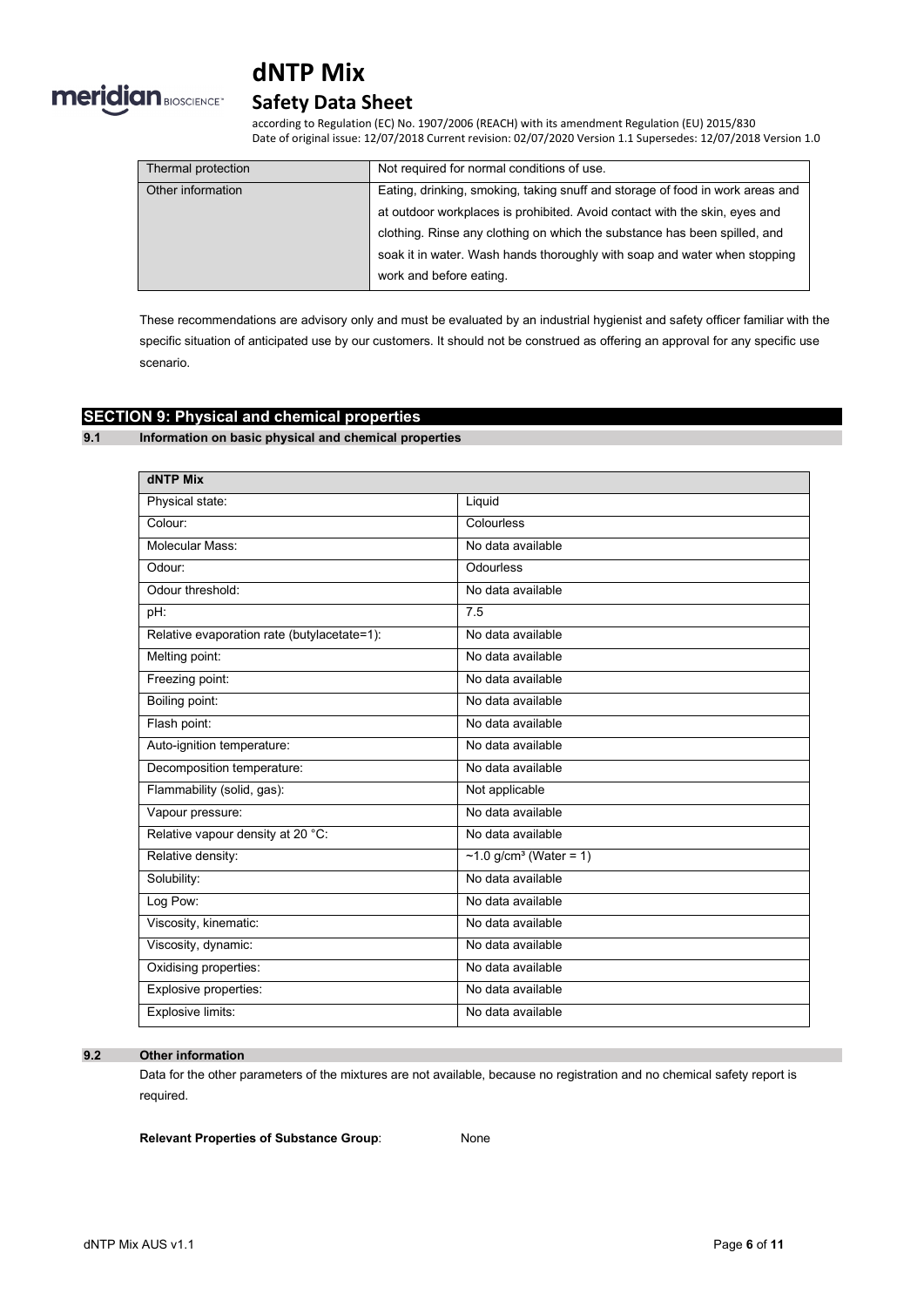

## **Safety Data Sheet**

according to Regulation (EC) No. 1907/2006 (REACH) with its amendment Regulation (EU) 2015/830 Date of original issue: 12/07/2018 Current revision: 02/07/2020 Version 1.1 Supersedes: 12/07/2018 Version 1.0

|      | <b>SECTION 10: Stability and reactivity</b>                                                                                |
|------|----------------------------------------------------------------------------------------------------------------------------|
| 10.1 | <b>Reactivity</b>                                                                                                          |
|      | Stable under normal conditions.                                                                                            |
| 10.2 | <b>Chemical stability</b>                                                                                                  |
|      | Stable under recommended conditions.                                                                                       |
| 10.3 | Possibility of hazardous reactions                                                                                         |
|      | None known.                                                                                                                |
| 10.4 | <b>Conditions to avoid</b>                                                                                                 |
|      | Extremely high or low temperatures.                                                                                        |
| 10.5 | Incompatible materials                                                                                                     |
|      | Strong oxidizing agents, Acids, Aluminium, Zinc.                                                                           |
| 10.6 | <b>Hazardous decomposition products</b>                                                                                    |
|      | Hazardous decomposition products formed under fire conditions - Carbon oxides, Nitrogen oxides, Phosphorus oxides, Lithium |
|      | oxides.                                                                                                                    |
|      | In the event of fire: see section 5                                                                                        |

### **SECTION 11: Toxicological information**

### **11.1 Information on toxicological effects**

Quantitative data on the toxicity of this product is not available.

| <b>dNTP Mix</b>                                  |                                                                      |
|--------------------------------------------------|----------------------------------------------------------------------|
| Acute toxicity                                   | Not classified                                                       |
| Additional information                           | Based on available data, the classification criteria are not<br>met  |
| Skin corrosion/irritation                        | Not classified.                                                      |
| Additional information                           | Based on available data, the classification criteria are not<br>met. |
| Serious eye damage/irritation                    | Not classified                                                       |
| Additional information                           | Based on available data, the classification criteria are not<br>met  |
| Respiratory or skin sensitisation                | Not classified.                                                      |
| Additional information                           | Based on available data, the classification criteria are not<br>met. |
| Germ cell mutagenicity                           | Not classified                                                       |
| Additional information                           | Based on available data, the classification criteria are not<br>met  |
| Carcinogenicity                                  | Not classified.                                                      |
| Additional information                           | Based on available data, the classification criteria are not<br>met. |
| Reproductive toxicity                            | Not classified.                                                      |
| Additional information                           | Based on available data, the classification criteria are not<br>met. |
| Specific target organ toxicity (single exposure) | Not classified.                                                      |
| Additional information                           | Based on available data, the classification criteria are not<br>met. |
| Aspiration hazard                                | Not classified.                                                      |
| Additional information                           | Based on available data, the classification criteria are not<br>met. |
| Potential adverse human health effects and       | Not expected to present a significant hazard under                   |
| symptoms:                                        | anticipated conditions of normal use.                                |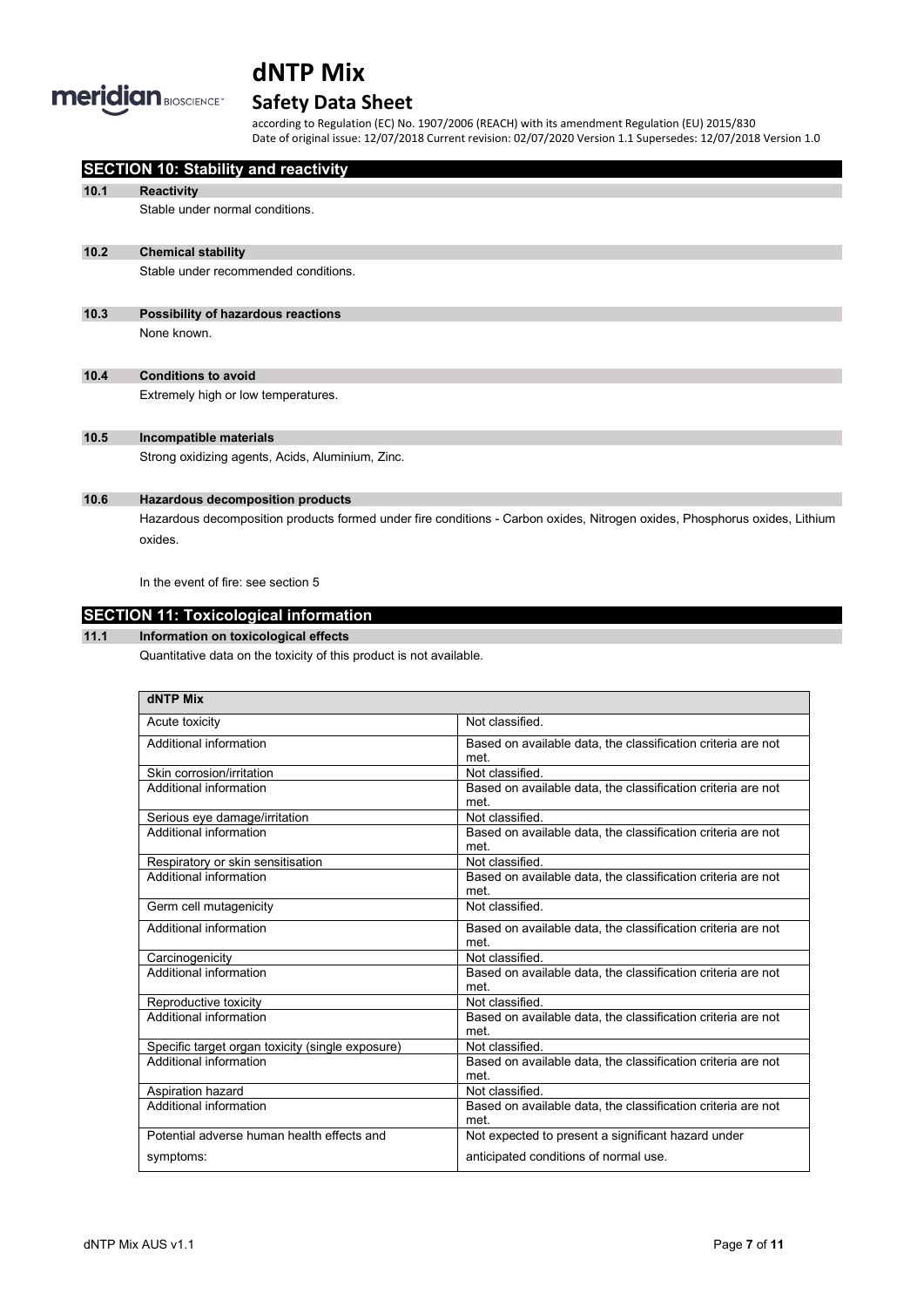

### **Safety Data Sheet**

according to Regulation (EC) No. 1907/2006 (REACH) with its amendment Regulation (EU) 2015/830 Date of original issue: 12/07/2018 Current revision: 02/07/2020 Version 1.1 Supersedes: 12/07/2018 Version 1.0

### **SECTION 12: Ecological information**

#### **12.1 Toxicity**

**dNTP Mix** Ecology - Water Not Classified

Environmental hazards must not be labelled with P phrases until 125 mL or 125 g (EU 1272/2008 Annex I - 1.5.2).

### **12.2 Persistence and degradability**

| dNTP Mix       |                   |
|----------------|-------------------|
| Biodegradation | No data available |

### **12.3 Bioaccumulative potential**

| dNTP Mix                            |                                     |
|-------------------------------------|-------------------------------------|
| Bioconcentration factor (BCF REACH) | No additional information available |
| Log Pow                             | Not applicable                      |

### **12.4 Mobility in soil**

| dNTP Mix       |                    |
|----------------|--------------------|
| Ecology - Soil | No data available. |

### **12.5 Results of PBT and vPvB assessment**

| dNTP Mix                                                                               |
|----------------------------------------------------------------------------------------|
| This substance/mixture does not meet the PBT criteria of REACH regulation, annex XIII  |
| This substance/mixture does not meet the vPvB criteria of REACH regulation, annex XIII |

#### **12.6 Other adverse effects**

### **dNTP Mix**

No additional information available.

### **SECTION 13: Disposal considerations**

**13.1 Waste treatment methods**

| Waste disposal recommendations: | <b>Product</b>                                                             |
|---------------------------------|----------------------------------------------------------------------------|
|                                 | Offer surplus and non-recyclable solutions to a licensed disposal company. |
|                                 |                                                                            |
|                                 | Contaminated packaging                                                     |
|                                 | Dispose of as unused product.                                              |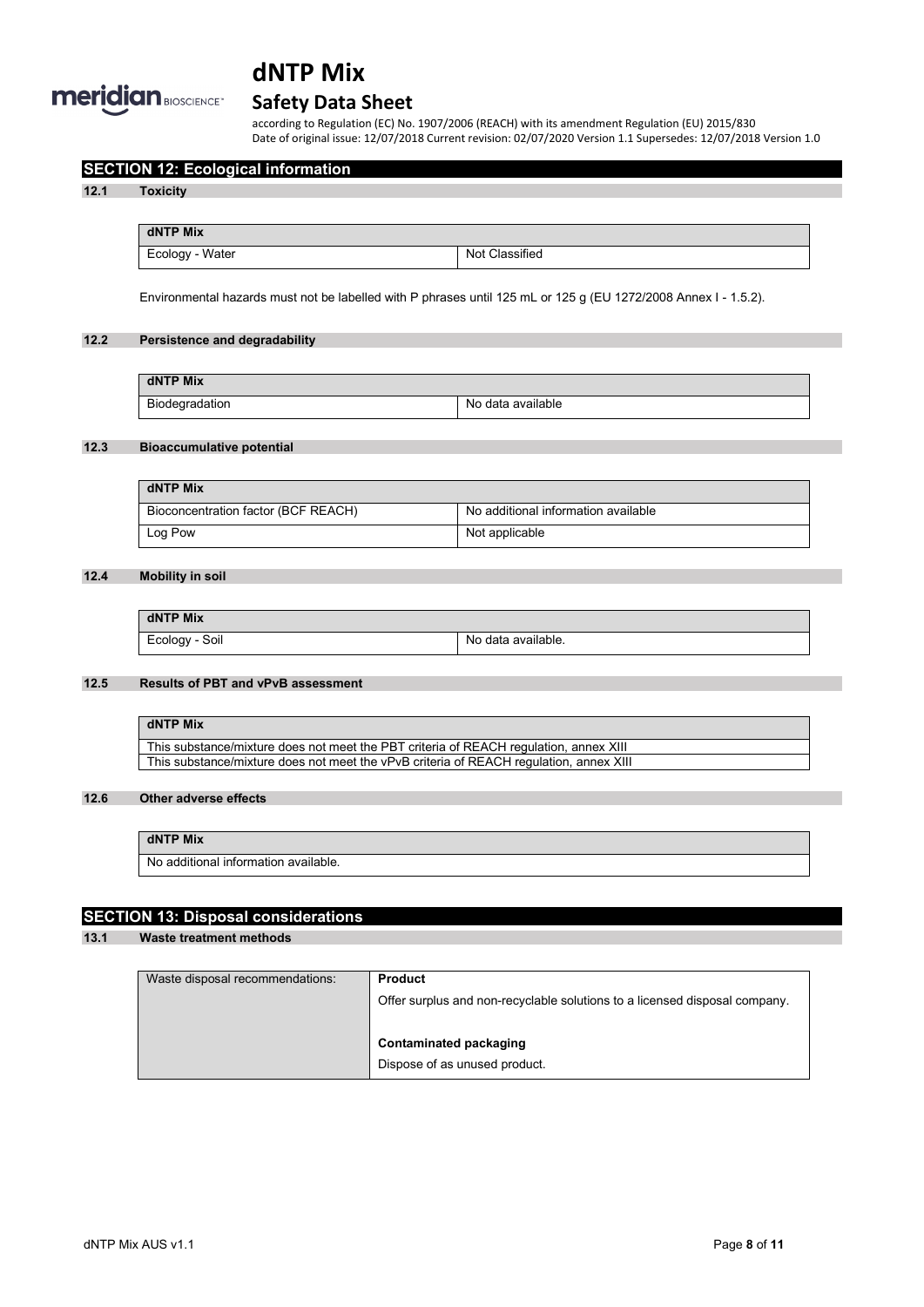

### **Safety Data Sheet**

according to Regulation (EC) No. 1907/2006 (REACH) with its amendment Regulation (EU) 2015/830 Date of original issue: 12/07/2018 Current revision: 02/07/2020 Version 1.1 Supersedes: 12/07/2018 Version 1.0

### **SECTION 14: Transport information**

In accordance with ADR / RID / IMDG / IATA / ADN

### **14.1 UN number**

| UN-No. (ADR)  | Not regulated |
|---------------|---------------|
| UN-No. (IMDG) | Not regulated |
| UN-No. (IATA) | Not regulated |
| UN-No. (ADN)  | Not regulated |
| UN-No. (RID)  | Not regulated |

### **14.2 UN proper shipping name**

| Proper Shipping Name        | Not regulated |
|-----------------------------|---------------|
| Proper Shipping Name (IMDG) | Not regulated |
| Proper Shipping Name (IATA) | Not regulated |
| Proper Shipping Name (ADN)  | Not regulated |
| Proper Shipping Name (RID)  | Not regulated |

### **14.3 Transport hazard class(es)**

| Transport hazard class(es) (ADR)  | Not regulated |
|-----------------------------------|---------------|
| Transport hazard class(es) (IMDG) | Not regulated |
| Transport hazard class(es) (IATA) | Not regulated |
| Transport hazard class(es) (ADN)  | Not regulated |
| Transport hazard class(es) (RID)  | Not regulated |

#### **14.4 Packing group**

| Packing group        | Not regulated |
|----------------------|---------------|
| Packing group (IMDG) | Not regulated |
| Packing group (IATA) | Not regulated |
| Packing group (ADN)  | Not regulated |
| Packing group (RID)  | Not regulated |

### **14.5 Environmental hazards**

| the environment<br>tor<br>Dangerous | <b>No</b>                                         |
|-------------------------------------|---------------------------------------------------|
| pollutant<br>Marine                 | <b>No</b>                                         |
| Other<br>∶information               | available<br>supplementary<br>⊺ınformatıon<br>Nc. |

### **14.6 Special precautions for user**

| Overland transport        | Not regulated |
|---------------------------|---------------|
| Transport by sea          | Not regulated |
| Air transport             | Not regulated |
| Inland waterway transport | Not regulated |
| Rail transport            | Not regulated |

#### **14.7 Transport in bulk according to Annex II of MARPOL and the IBC Code**

Not applicable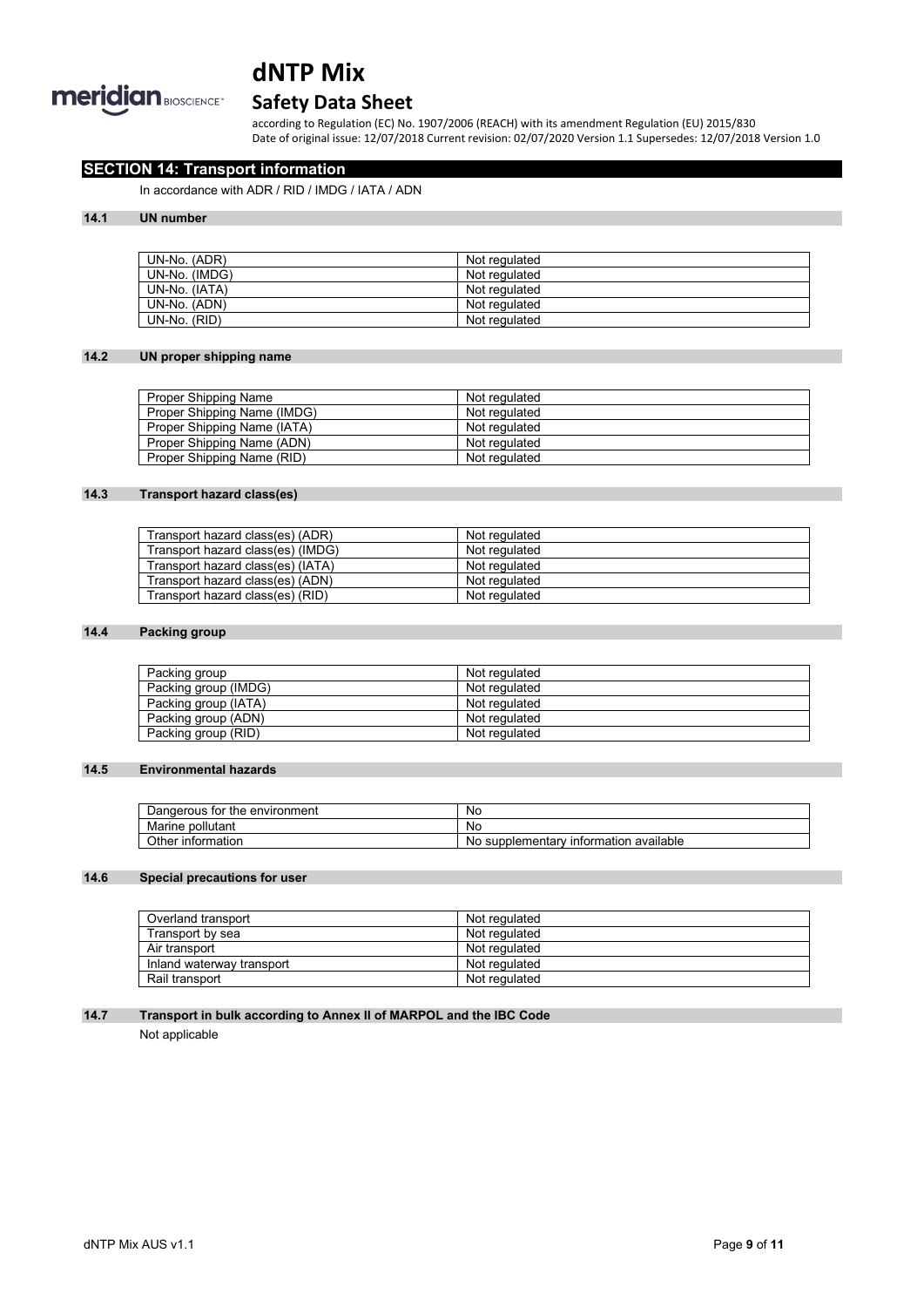

### **Safety Data Sheet**

according to Regulation (EC) No. 1907/2006 (REACH) with its amendment Regulation (EU) 2015/830 Date of original issue: 12/07/2018 Current revision: 02/07/2020 Version 1.1 Supersedes: 12/07/2018 Version 1.0

### **SECTION 15: Regulatory information**

**15.1 Safety, health and environmental regulations/legislation specific for the substance or mixture**

Contains no REACH substances with Annex XVII restrictions

Contains no substance on the REACH candidate list ≥ 0,1 % / SCL

Contains no REACH Annex XIV substances

### **15.2 Chemical safety assessment**

**No chemical safety assessment has been carried out**

### **SECTION 16: Other Information**

#### **16.1 Full text of H, EUH and P statements**

None None N/A

### **16.2 Training Advice**

Regular safety training

#### **16.3 Abbreviations and acronyms**

| <b>ADR</b>       | Accord européen relatif au transport international des marchandises Dangereuses par Route      |
|------------------|------------------------------------------------------------------------------------------------|
| <b>ATE</b>       | <b>Acute Toxicity Estimate</b>                                                                 |
| CAS              | <b>Chemical Abstracts Service number</b>                                                       |
| <b>CLP</b>       | Classification, Labeling and Packaging                                                         |
| <b>DNEL</b>      | Derived No effect Limit                                                                        |
| <b>EC</b>        | European Community                                                                             |
| EC <sub>50</sub> | <b>Effective Concentration 50%</b>                                                             |
| EN               | European Norm                                                                                  |
| <b>IARC</b>      | International Agency for Research on Cancer                                                    |
| <b>IATA</b>      | International Air Transport Association                                                        |
| <b>IBC</b>       | Intermediate Bulk Container                                                                    |
| <b>IMDG</b>      | International Maritime Dangerous Goods Code                                                    |
| <b>IMO</b>       | International Maritime Organisation                                                            |
| LC50             | Lethal Concentration 50%                                                                       |
| LD50             | Lethal Dose 50%                                                                                |
| <b>MAC</b>       | <b>Maximal Allowed Concentration</b>                                                           |
| O/W              | Oil-in-Water (chemistry)                                                                       |
| OECD             | Organisation for Economic Co-operation and Development                                         |
| PBT              | Persistent, bioaccumulative and toxic                                                          |
| <b>PMcc</b>      | Pensky-Martens Closed Cup test                                                                 |
| PNEC             | Predicted no effect concentration                                                              |
| <b>REACH</b>     | Registration, Evaluation and Authorisation of CHemicals                                        |
| <b>RID</b>       | Règlement concernant le transport international ferroviaire de marchandises                    |
| <b>STEL</b>      | Short Term Exposure Limit                                                                      |
| <b>TWA</b>       | <b>Time Weighted Average</b>                                                                   |
| <b>UNXXXX</b>    | Number assigned by the United Nations Committee of Experts on the Transport of Dangerous Goods |
| vPvB             | Very persistent and very bioaccumulative                                                       |

### **16.4 Recommended Restriction on Use**

Only for professional user working under controlled conditions.

Consider employee restrictions for young people (e.g. 94/33/EC)

Consider employee restrictions for pregnant women and nursing women (e.g. 92/85/EEC)